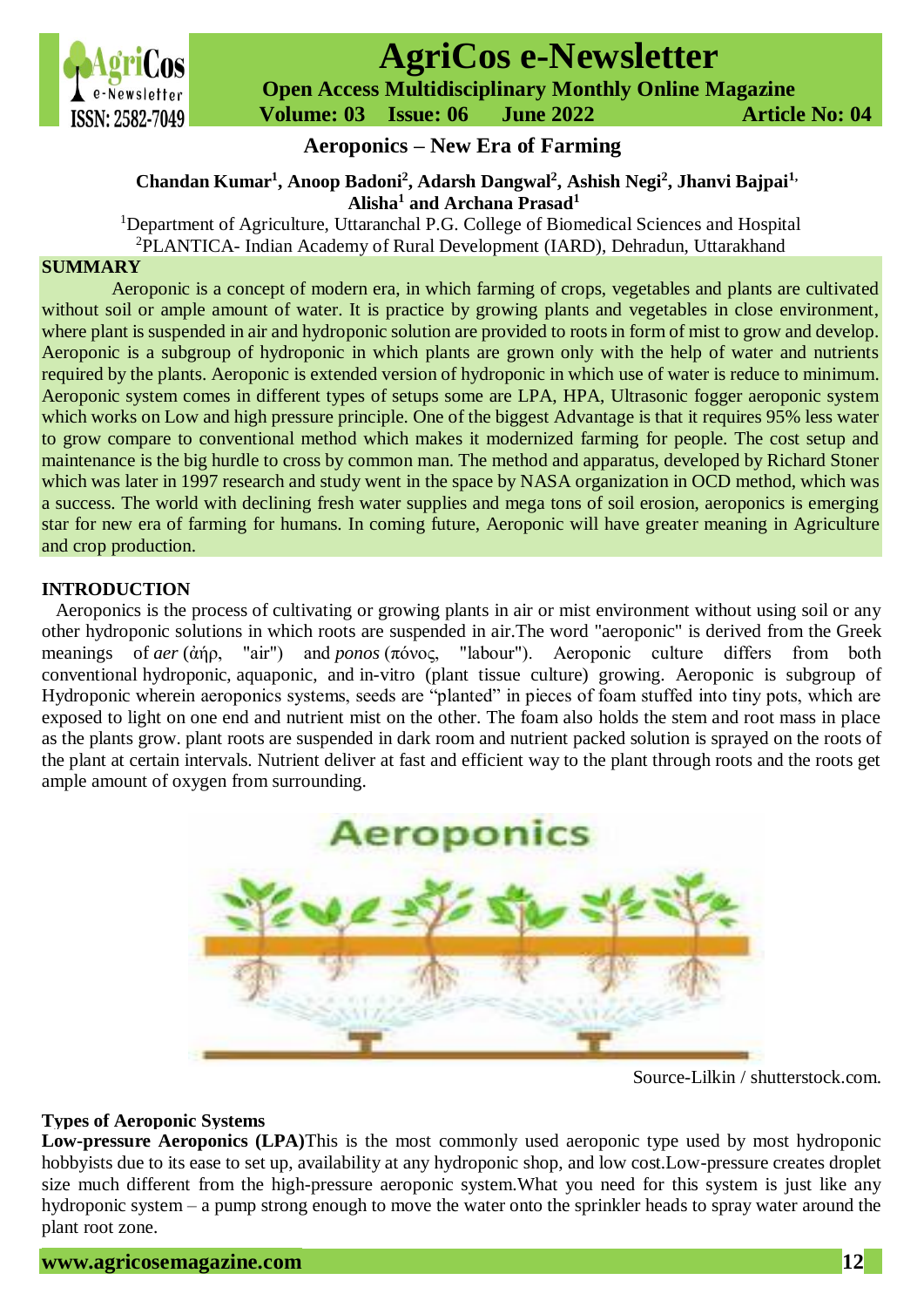**High-pressure Aeroponics (HPA)**This type of Aeroponics is more advanced and quite costly to set up as it would require specialized equipment. So they are often used in the commercial production rather than home growers.This system creates such a fine droplet size that create more oxygen for the root zone than the LPA, making it the most efficient system among all aeroponic types.

**Ultrasonic fogger Aeroponics** Ultrasonic fogger Aeroponics, or commonly called fogponics, is another interesting type of Aeroponic system.As the name means, growers would use an ultrasonic fogger to atomize water into super small droplets of water. These are very tiny and you will see it in the form of fog.



Source- Globe Guide Media Inc/shutterstock.com

**Benefits and Drawbacks:** Germination, root cuttings and growing time are cut in half time. It take less space as compare then traditional farming,and in this farming effectively use 95% less water than soil based method. Increased profit allow for the investment and expansion of the system. Plant grows up to 3x more quickly then conventional method. A typical aeroponics system is made up of high Pressure pumps, sprinklers and timers. If a disease appears, all plants in the system will be effected. We have to monitor it constantly with expert technical staff. It is an expensive growing method to setup initially. Only high pressure is suitable for long term growth project.

**History:** Aeroponic method and apparatus, developed by Richard Stoner, Founder and President, for greenhouse and nursery crop production. It utilizes an enclosed pulsed application of a hydro-atomized nutrient mist for rapid propagation of plants from cuttings. This Aeroponic technology was originally marketed in 1983 by Genisis Technology, of Boulder, CO. There are over 1,500 installations of the Genisis Aeroponic technology worldwide. Stoner left Genisis in 1986 and acquired the patent rights in 1988.In 1957, a Dutch scientist called Frits Warmolt Went became the first person to grow plants aeroponically. He grew tomatoes and coffee by suspending their roots in a chamber, where they were sprayed with a nutrient mist periodically.One of the major early adopters was NASA, they experimented with aeroponics as a method of growing plants aboard space flights. This gave them huge weight savings over storing large amounts of food onboard the space shuttle. \*Source – aeroponic.com/smallscalegarderner/aeroponic.com

#### **Aeroponic in space**

In 1997, NASA-sponsored studies aboard the Mir space station studied adzuki bean seeds and seedlings, a high-protein Asian food crop. While the beans were growing in zero gravity, ground control experiments watched to see how another group of seeds and seedlings responded on Earth.While all of the seeds did well, those aboard Mir grew more than those on Earth. Both sets of plants treated with the ODC method grew more robustly and exhibited less fungal infection than the untreated seeds and seedlings. Results from NASA's research aboard Mir has contributed to rapid-growth systems now used on Earth. Plants are started from either cuttings or seeds,